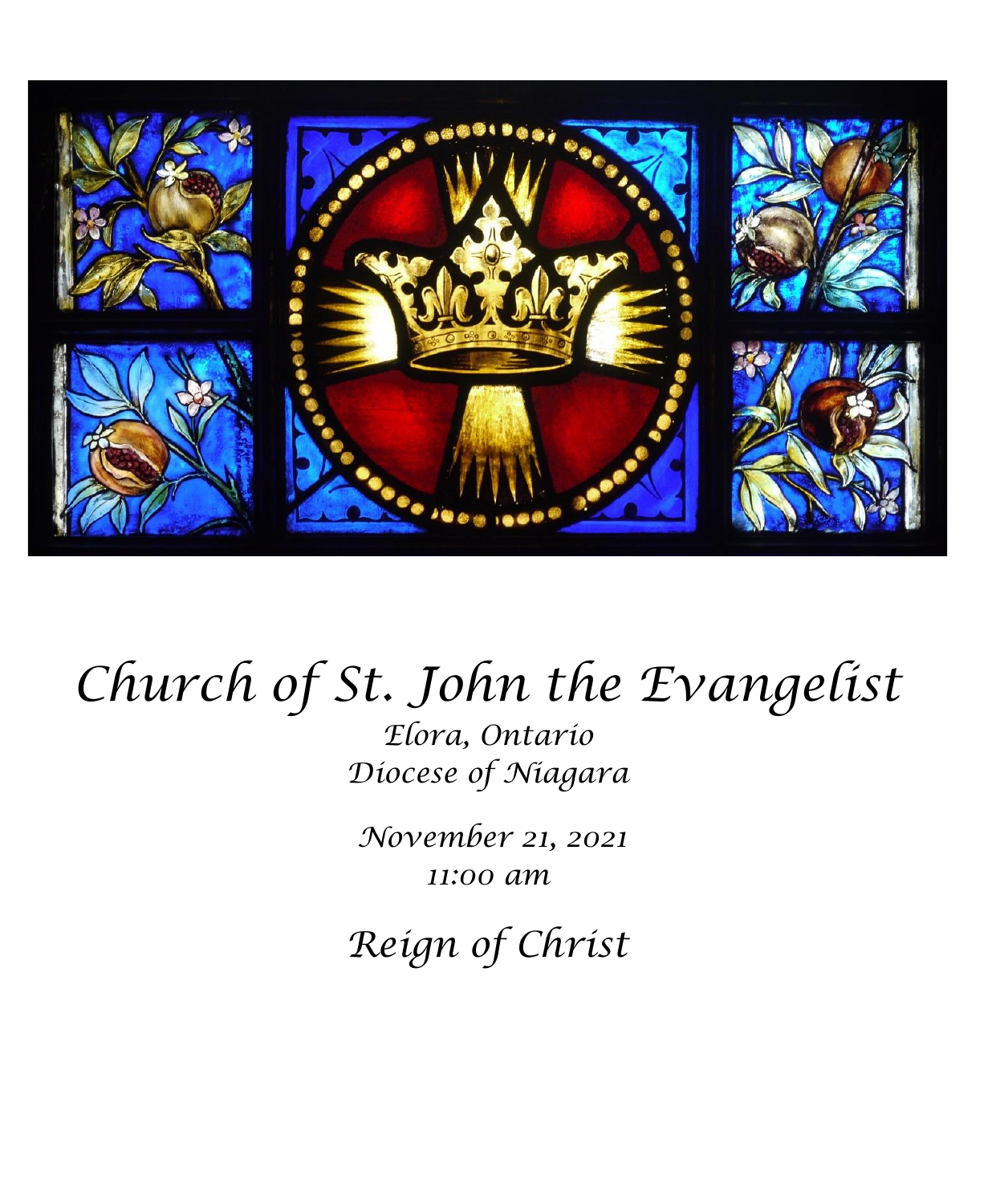# **Reign of Christ November 21, 2021**

#### **11:00 am Modified Holy Communion (BCP)**

*According to Diocesan Guidelines (November 1)*

*Keep your face mask on, keep a 2m distance with people from other households.*

*Congregational singing is allowed, softly with face masks on.*

*Please socialize outdoors.*

*Tea, coffee or food will not be served.*

*The 11am liturgy is live-streamed to the St. John's Elora YouTube Channel. There is no offertory hymn. You are encouraged to give your donation online electronically or using the "Offering Box" located at the church doors.*

*---------------------------------------------*

*St. John's church sits on the traditional unceded territories of the Attawandaron, Mississauga, and Haudenosaunee First Nations. These lands are covered by the Between the Lakes Treaty and the Haldemand land grant. These lands are also part of The Dish With One Spoon Treaty, all subsequent newcomers have been invited into this treaty in the spirit of peace, friendship and respect. Today this land is home to many diverse Inuit, Metis and First Nations peoples.* 

#### **Mass Setting Mozart Coronation Mass**

#### **Hymn 379 Rejoice the Lord is King** (vv 1,3,5)

*Rejoice, the Lord is King! Your Lord and King adore! Rejoice, give thanks and sing and triumph evermore. Life up your heart, lift up your voice: Rejoice; again I say, rejoice!*

*His kingdom cannot fail; he rules o'er earth and heaven; the keys of death and hell are not our Jesus given. Lift up your heart, lift up your voice: Rejoice; again I say, rejoice!*

*Rejoice in glorious hope; Jesus, the judge, shall come and take his servants up to their eternal home. We soon shall hear the archangel's voice; the trump of God shall sound, rejoice!*

#### **THE COLLECT FOR PURITY**

*Celebrant:* ALMIGHTY God, unto whom all hearts be open, all desires known, and from whom no secrets are hid: Cleanse the thoughts of our hearts by the inspiration of thy Holy Spirit, that we may perfectly love thee, and worthily magnify thy holy Name; through Christ our Lord. **Amen.**

#### **SUMMARY OF THE LAW** *(congregation can kneel or sit for prayer)*

*Celebrant:* OUR Lord Jesus Christ said: Hear O Israel, The Lord our God is one Lord; and thou shalt love the Lord thy God with all thy heart, and with all thy soul, and with all thy mind, and with all thy strength. This is the first and great commandment. And the second is like unto it: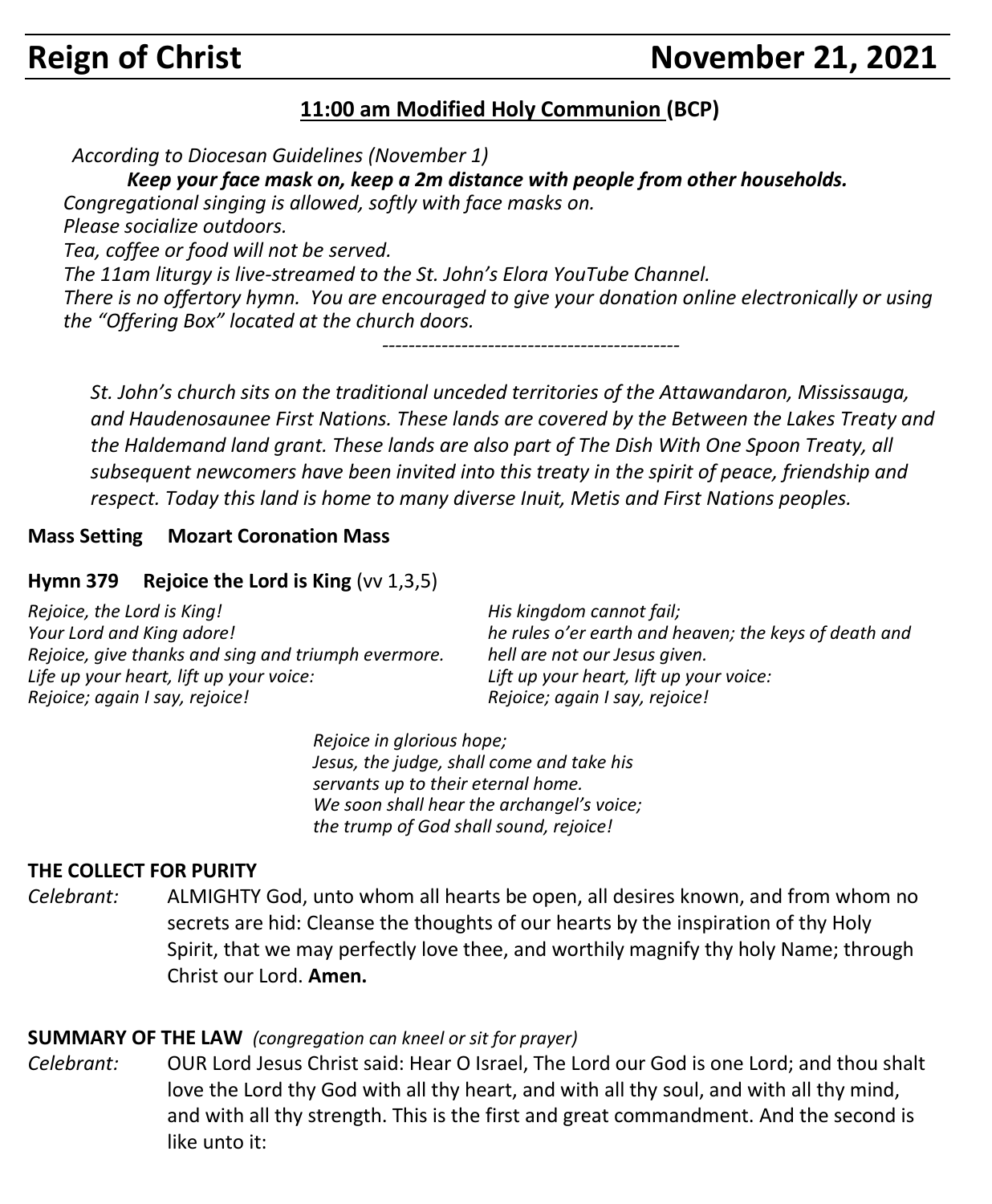| People:        | Thou shalt love thy neighbour as thyself. On these two commandments hang all the<br>Law and the Prophets.<br>Lord, have mercy upon us, and write both these thy laws in our hearts, we beseech<br>thee.      |
|----------------|--------------------------------------------------------------------------------------------------------------------------------------------------------------------------------------------------------------|
| Kyrie - Choir  |                                                                                                                                                                                                              |
|                | Lord, have mercy upon us.                                                                                                                                                                                    |
|                | Christ, have mercy upon us.                                                                                                                                                                                  |
|                | Lord, have mercy upon us.                                                                                                                                                                                    |
| <b>COLLECT</b> |                                                                                                                                                                                                              |
| Celebrant:     | Stir up, we beseech thee, O lord, the wills of thy faithful people; that they, plenteously<br>bringing forth the fruit of good works, may of thee be plenteously rewarded, through<br>Jesus Christ our Lord. |

*People:* **Amen.**

*(Please be seated)*

### **A READING FROM THE BOOK OF REVELATION**

Revelation 1.4b-8

Grace to you and peace from him who is and who was and who is to come, and from the seven spirits who are before his throne, and from Jesus Christ, the faithful witness, the firstborn of the dead, and the ruler of the kings of the earth. To him who loves us and freed us from our sins by his blood, and made us to be a kingdom, priests serving his God and Father, to him be glory and dominion forever and ever. Amen. Look! He is coming with the clouds; every eye will see him, even those who pierced him; and on his account all the tribes of the earth will wail. So it is to be. Amen. "I am the Alpha and the Omega," says the Lord God, who is and who was and who is to come, the Almighty.

**Psalm 132.1-13** (said responsively) Lord, remember David, **and all his trouble;**

How he sware unto the Lord, **and vowed a vow unto the Mighty One of Jacob:**

I will not come within the tabernacle of mine house, **nor climb up into my bed;**

I will not suffer mine eyes to sleep, **nor mine eyelids to slumber;**

Until I found out a place for the Lord, **an habitation for the Mighty One of Jacob.**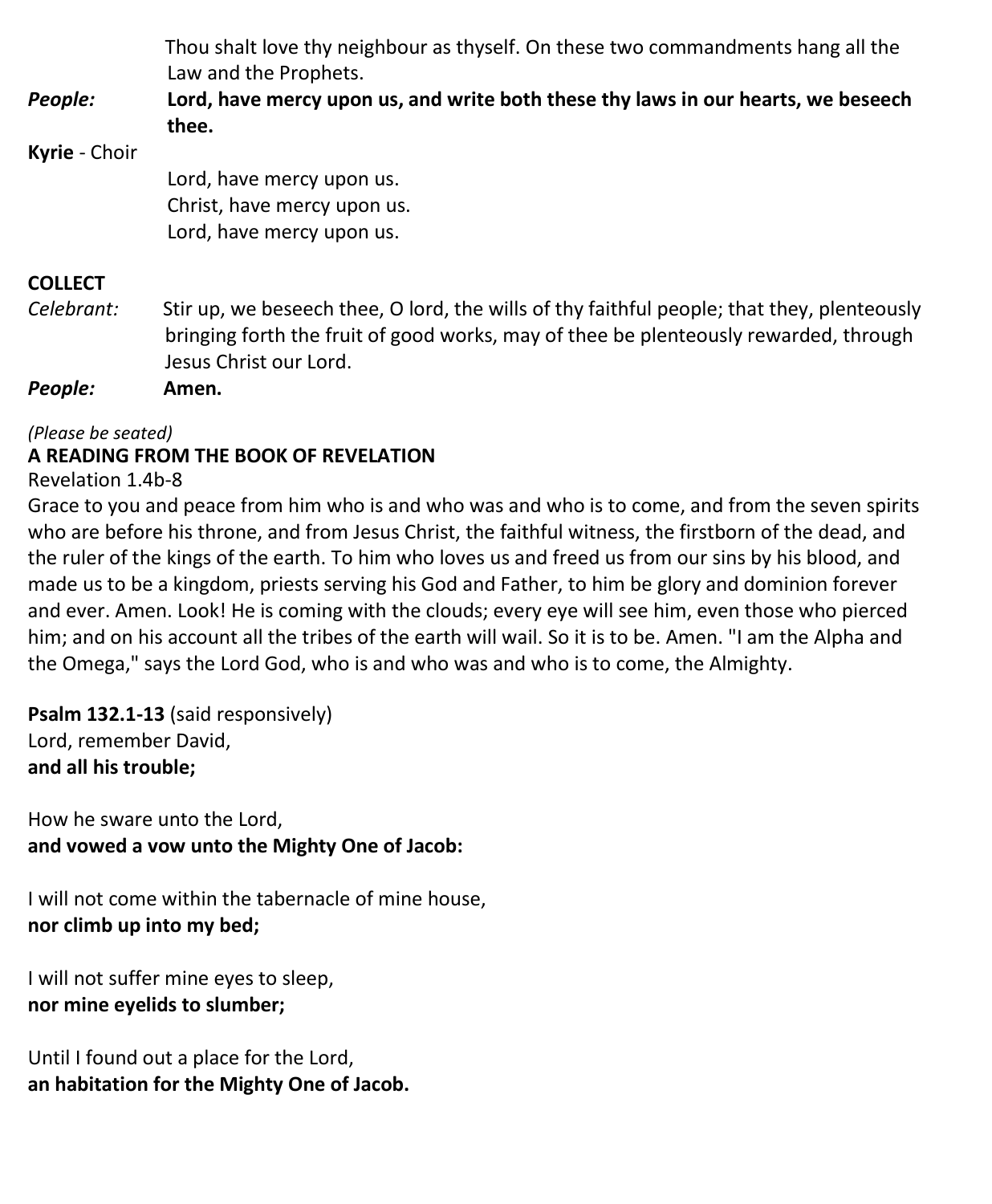Lo, we hard of the same at Ephrathah, **And found it in the fields of the Wood.**

We will go into his dwelling-place, **And fall low on our knees before his footstool.**

Arise, O Lord, into thy resting-place, **thou, and the ark of thy strength.**

Let thy priests be clothed with righteousness; **and let thy saints sing with joyfulness.**

For thy servant David's sake, **turn not away the face of thine anointed.**

The Lord hath made a faithful oath unto David, **and he shall not shrink from it:**

'Of the fruit of thy body **shall I set upon thy throne.**

If thy children will keep my covenant, and my testimonies that I shall teach them, **their children shall sit upon the throne for evermore.'**

Glory be to the Father, and to the Son, and to the Holy Ghost. **as it was at the beginning, is now, and ever shall be, world without end. Amen.**

*(Please stand as you are able)*

- **GOSPEL John 18.33-37**<br>Reader: The Lord be wi
- *Reader:*The Lord be with you.
- *People: And with thy spirit.*
- Reader: The Holy Gospel is written in the 18<sup>th</sup> chapter of the gospel according to John beginning at the 33<sup>rd</sup> verse.

*People:* **Glory be to thee, O Lord.**

Then Pilate entered the headquarters again, summoned Jesus, and asked him, "Are you the King of the Jews?" Jesus answered, "Do you ask this on your own, or did others tell you about me?" Pilate replied, "I am not a Jew, am I? Your own nation and the chief priests have handed you over to me. What have you done?" Jesus answered, "My kingdom is not from this world. If my kingdom were from this world, my followers would be fighting to keep me from being handed over to the Jews. But as it is, my kingdom is not from here." Pilate asked him, "So you are a king?" Jesus answered, "You say that I am a king. For this I was born, and for this I came into the world, to testify to the truth. Everyone who belongs to the truth listens to my voice."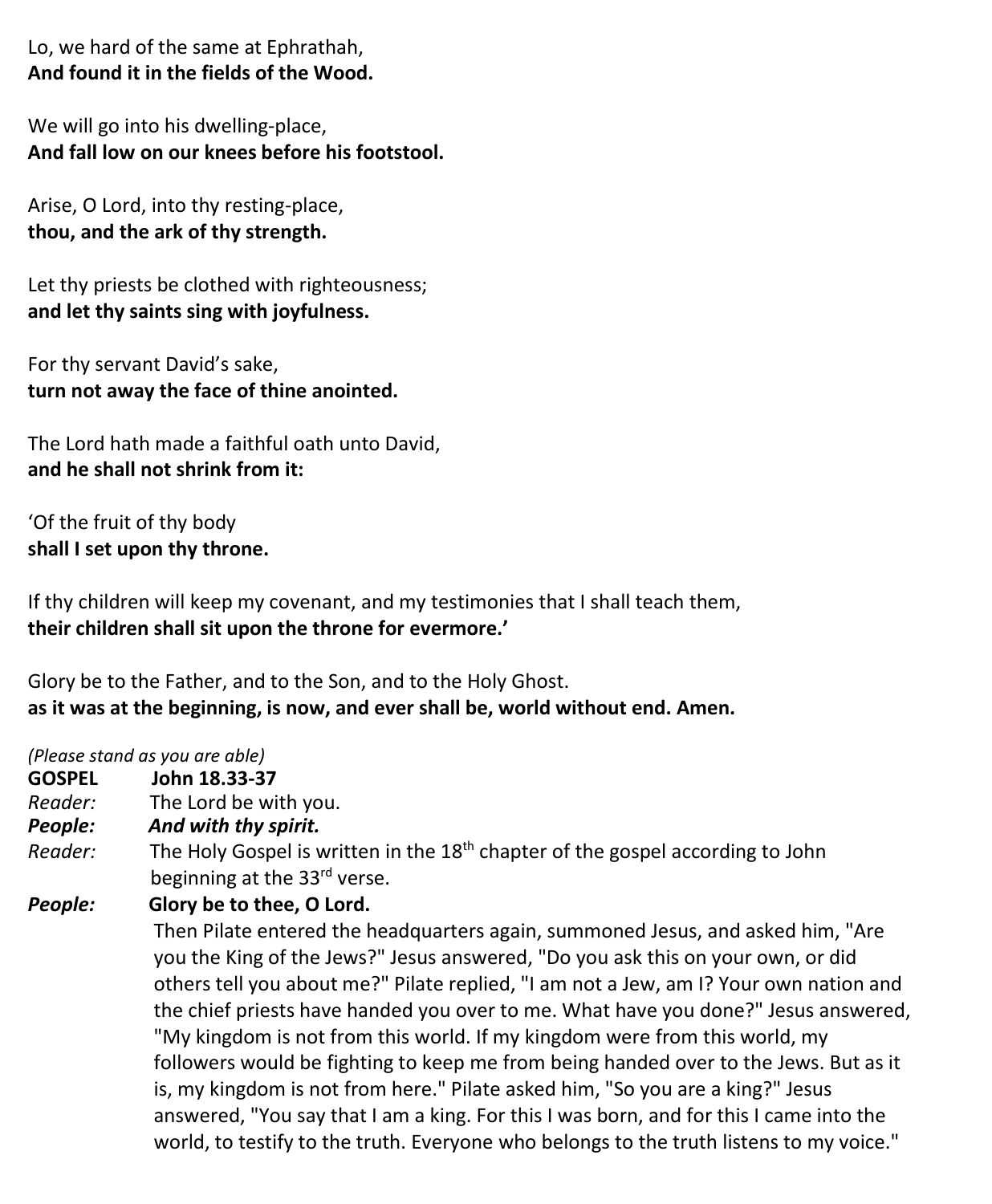The Gospel of Christ. *People:* **Praise be to thee, O Christ.**

#### **THE NICENE CREED**

**All: I BELIEVE in one God the Father Almighty, Maker of heaven and earth, and of all things visible and invisible:**

> **And in one Lord Jesus Christ, the only begotten Son of God, begotten of the Father before all worlds; God, of God; light, of light; very God, of very God; begotten, not made; being of one substance with the Father; through whom all things were made: who for us and for our salvation came down from heaven, and was incarnate by the Holy Ghost of the Virgin Mary, and was made man, and was crucified also for us under Pontius Pilate. He suffered and was buried, and the third day he rose again according to the Scriptures, and ascended into heaven, and sitteth on the right hand of the Father. And he shall come again with glory to judge both the quick and the dead: whose kingdom shall have no end.**

> **And I believe in the Holy Ghost, the Lord, the Giver of life, who proceedeth from the Father and the Son, who with the Father and the Son together is worshipped and glorified, who spake by the prophets. And I believe one, holy, catholic, and apostolic church. I acknowledge one baptism for the remission of sins. And I look for the resurrection of the dead, and the life of the world to come. Amen.**

#### **Hymn 378 Crown Him with Many Crowns** (vv 1,2,4)

*Crown him with many crowns, the Lamb upon his throne: Hark, how the heavenly anthem drown all music but its own! Awake, my soul, and sing of him who died for thee, and hail him as thy matchless King through all eternity.*

*Crown him the Lord of life, who triumphed o'er the grave, and rose victorious in the strife for those he came to save. His glories now we sing who died and rose on high, who died eternal life to bring, and lives that death may die.*

*Crown him the Lord of love; behold his hands and side, Rich wounds yet visible above, in beauty glorified. All hail, Redeemer, hail! For thou hast died for me; thy praise shall never, never fail throughout eternity.*

#### **HOMILY** Rev'd Canon Paul Walker

#### **Anthem Vaughan Williams Antiphon "Let all the World in Every Corner Sing"**

*Let all the world in every corner sing, My God and King. The heavens are not too high, His praise may thither fly: The earth is not too low, His praises there may grow. The church with psalms must shout, no door can keep them out: But above all, the heart Must bear the longest part.*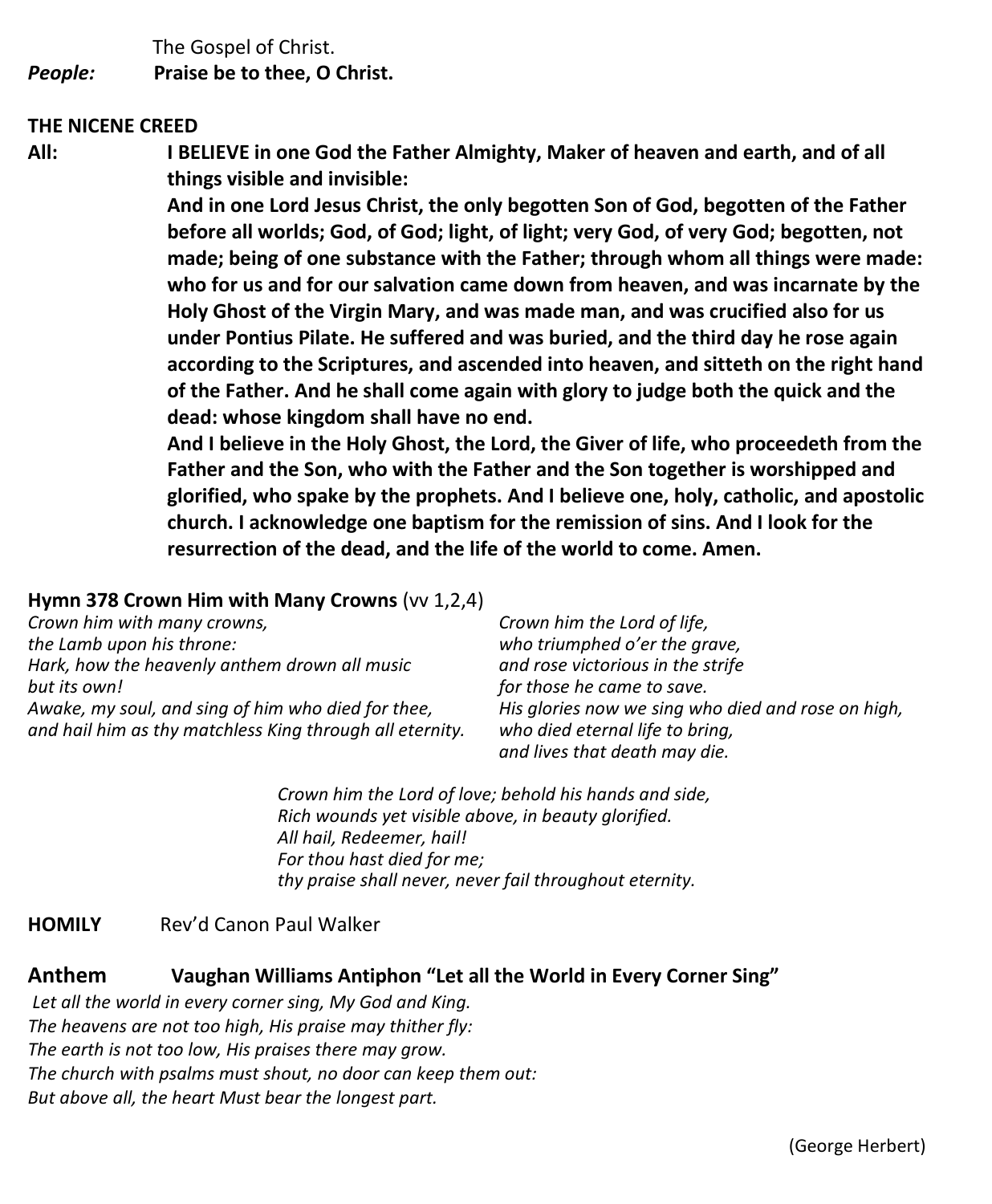#### **PREPARATION OF THE GIFTS**

*During the Anthem the Celebrant prepared the elements for Communion.*

*"Blessed is the one who comes in the name of the Lord! Blessed is the kingdom of our father David that is coming!* - Mark 11.9,10

#### **INTERCESSIONS** *(You may kneel or sit for prayer)*

Celebrant: Let us pray.

Let us pray for the church, for our community, for the world. Let us pray for reconciliation with indigenous peoples of Canada. Let us pray for all who need our prayers today, and all who have died in the peace of Christ.

*Leader:* ALMIGHTY and everliving God, who by thy holy Apostle hast taught us to make prayers and supplications, and to give thanks, for all people: we humbly beseech thee most mercifully to accept our alms and oblations, and to receive these our prayers, which we offer unto thy Divine Majesty; beseeching thee to inspire continually the universal church with the spirit of truth, unity, and concord: and grant that all they that do confess thy holy Name may agree in the truth of thy holy Word, and live in unity and godly love. Lord, in thy mercy.

#### *People***: Hear our prayer.**

*Leader:* We beseech thee also to lead all nations in the way of righteousness; and so to guide and direct their governors and rulers, that thy people may enjoy the blessings of freedom and peace: And grant unto thy servant ELIZABETH our Queen, and to all that are put in authority under her, that they may truly and impartially administer justice, to the maintenance of thy true religion and virtue. Lord, in thy mercy.

#### *People***: Hear our prayer.**

*Leader:* Give grace, O heavenly Father, to all Bishops, Priests, and Deacons, and specially to thy servant Linda, our Primate, and Susan, our Bishop, that they may both by their life and doctrine set forth thy true and living Word, and rightly and duly administer thy holy Sacraments: Prosper, we pray thee, all those who proclaim the Gospel of thy kingdom among the nations: And to all thy people give thy heavenly grace, that, with meek heart and due reverence, we may hear and receive thy holy Word; truly serving thee in holiness and righteousness all the days of our life. Lord, in thy mercy. *People***: Hear our prayer.**

*Leader:* We most humbly beseech thee of thy goodness, O Lord, to comfort and succour all them, who in this transitory life are in trouble, sorrow, need, sickness, or any other adversity, especially those for whom our prayers are desired…..Lord, in thy mercy. *People***: Hear our prayer.**

*Leader*: We remember before thee, O Lord, all thy servants departed this life in thy faith and fear: ….. and we bless thy holy Name for all who in life and death have glorified thee; beseeching thee to give us grace that, rejoicing in their fellowship, we may follow their good examples, and with them be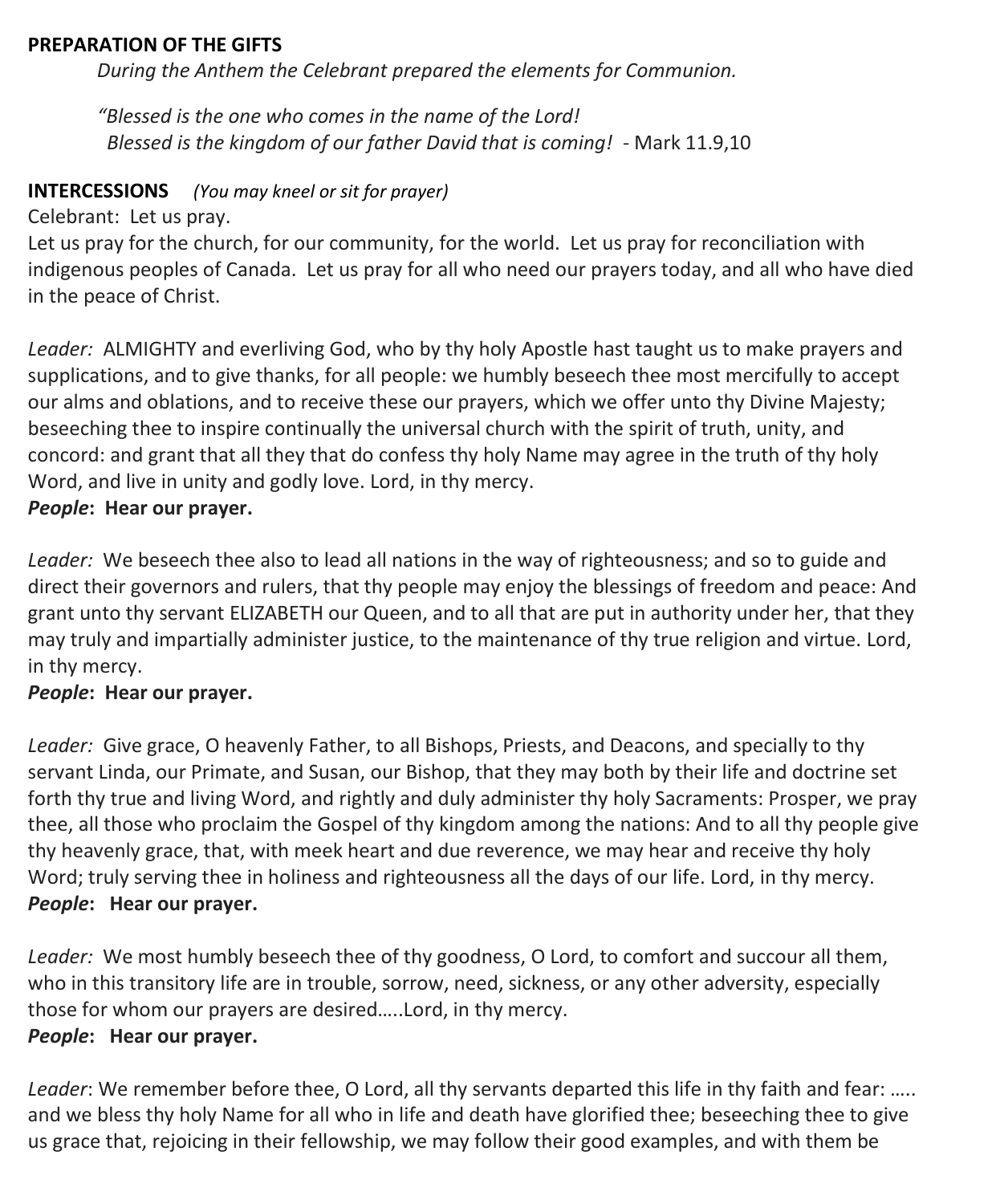partakers of thy heavenly kingdom. Lord in thy mercy. *People***: Hear our prayer.**

We offer these prayers from our hearts for Jesus Christ's sake, our only Mediator and Advocate, to whom, with thee and the Holy Spirit, be all honour and glory, world without end. **Amen.**

#### **CONFESSION AND ABSOLUTION**

*Leader:* YE that do truly and earnestly repent you of your sins, and are in love and charity with your neighbours, and intend to lead the new life, following the commandments of God, and walking from henceforth in his holy ways: draw near with faith, and take this holy sacrament to your comfort; and make your humble confession to Almighty God.

#### *Celebrant:* ALMIGHTY God,

*All:* **Father of our Lord Jesus Christ, maker of all things, judge of all people: we acknowledge and confess our manifold sins and wickedness, which we from time to time most grievously have committed, by thought, word, and deed, against thy divine majesty. We do earnestly repent, and are heartily sorry for these our misdoings. Have mercy upon us, most merciful Father; for thy Son our Lord Jesus Christ's sake, forgive us all that is past; and grant that we may ever hereafter serve and please thee in newness of life, to the honour and glory of thy Name; through Jesus Christ our Lord. Amen.**

- *Celebrant:* ALMIGHTY God, our heavenly Father, who of his great mercy hath promised forgiveness of sins to all them that with hearty repentance and true faith turn unto him: have mercy upon you; pardon and deliver you from all your sins; confirm and strengthen you in all goodness; and bring you to everlasting life; through Jesus Christ our Lord.
- *All:* **Amen.**

*Leader:* Hear what comfortable words our Saviour Christ saith unto all that truly turn to him: Come unto me all that labour and are heavy laden, and I will refresh you. - *Matthew 11:28*

> God so loved the world, that he gave his only begotten Son, to the end that all that believe in him should not perish, but have eternal life. - *John 3:16.*

Hear also what Saint Paul saith:

This is a true saying, and worthy of all to be received, that Christ Jesus came into the world to save sinners. - *1 Timothy 1:15.*

Hear also what Saint John saith.

If any one sin, we have an Advocate with the Father, Jesus Christ the righteous; and he is the propitiation for our sins. - *1 St John 2:1, 2*.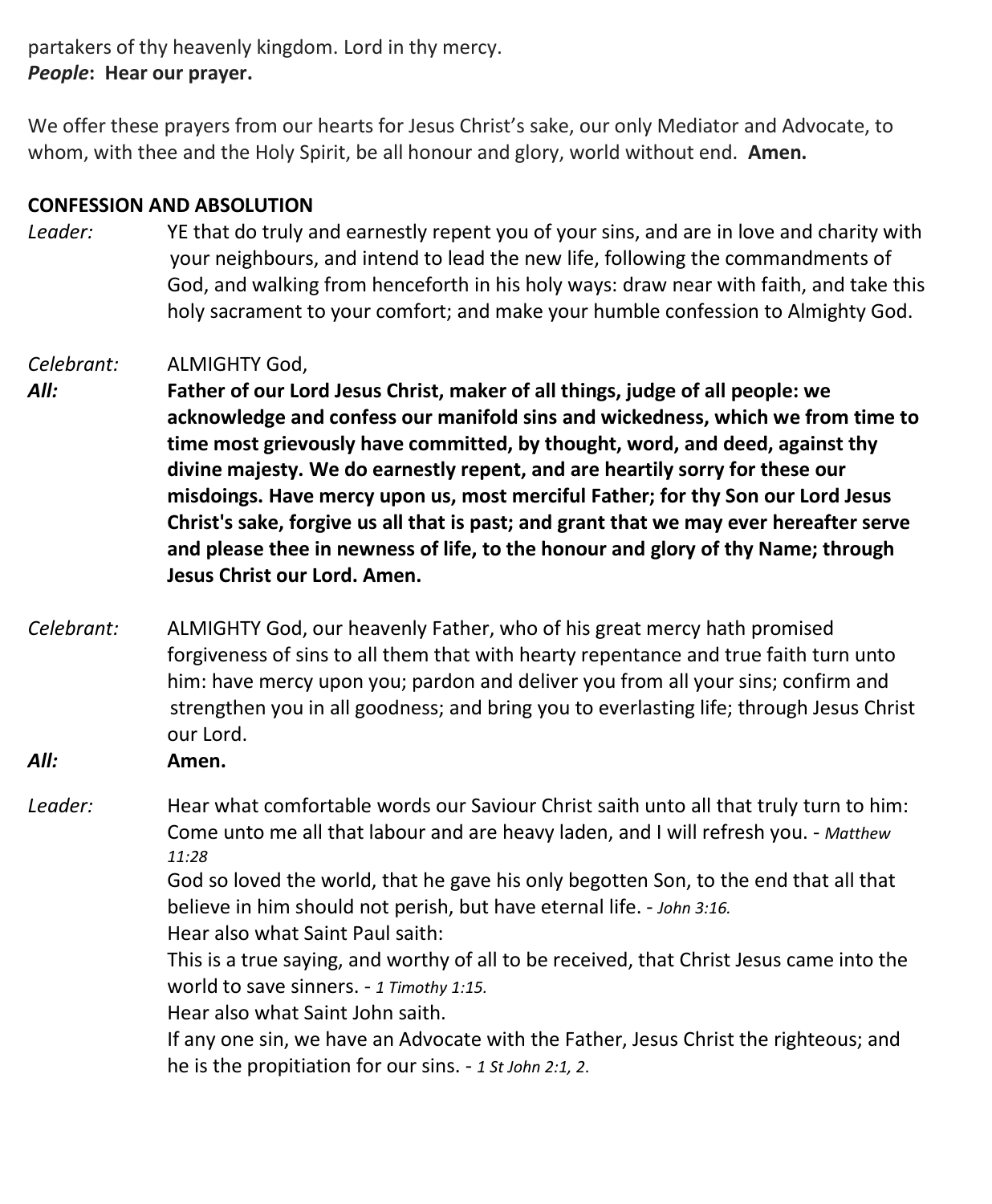#### **THANKSGIVING AND CONSECRATION**

| (Choir stand) |                                                                                                                                                                                                                                                                                                                                                                                                                                                                                                                                                                                                                                                                  |
|---------------|------------------------------------------------------------------------------------------------------------------------------------------------------------------------------------------------------------------------------------------------------------------------------------------------------------------------------------------------------------------------------------------------------------------------------------------------------------------------------------------------------------------------------------------------------------------------------------------------------------------------------------------------------------------|
| Celebrant:    | The Lord be with you;                                                                                                                                                                                                                                                                                                                                                                                                                                                                                                                                                                                                                                            |
| All:          | And with thy spirit.                                                                                                                                                                                                                                                                                                                                                                                                                                                                                                                                                                                                                                             |
| Celebrant:    | Lift up your hearts;                                                                                                                                                                                                                                                                                                                                                                                                                                                                                                                                                                                                                                             |
| All:          | We lift them up unto the Lord.                                                                                                                                                                                                                                                                                                                                                                                                                                                                                                                                                                                                                                   |
| Celebrant:    | Let us give thanks unto our Lord God;                                                                                                                                                                                                                                                                                                                                                                                                                                                                                                                                                                                                                            |
| All:          | It is meet and right so to do.                                                                                                                                                                                                                                                                                                                                                                                                                                                                                                                                                                                                                                   |
| Celebrant:    | It is very meet, right, and our bounden duty, that we should at all times, and in all<br>places, give thanks unto thee, O Lord, Holy Father, Almighty, Everlasting God, Creator<br>and Preserver of all things.<br>Who in the multitude of thy Saints hast compassed us about with so great a cloud of<br>witnesses, that we, rejoicing in their fellowship, may run with patience the race that is<br>set before us, and together with them may receive the crown of glory that fadeth not<br>away.<br>Therefore with Angels and Archangels, and with the whole company of heaven,<br>we laud and magnify thy glorious Name; evermore praising thee and saying: |
| Choir         | Holy, Holy, Holy, Lord God of hosts,<br>heaven and earth are full of thy glory.<br>Glory be to thee, O Lord Most High.<br>Blessed is he who cometh in the name of the Lord,                                                                                                                                                                                                                                                                                                                                                                                                                                                                                      |

Hosanna in the Highest.

#### **PRAYER OF CONSECRATION**

*Celebrant*: BLESSING and glory and thanksgiving be unto thee Almighty God, our heavenly Father, who of thy tender mercy didst give thine only Son Jesus Christ to take our nature upon him, and to suffer death upon the Cross for our redemption; who made there, by his one oblation of himself once offered, a full, perfect, and sufficient sacrifice, oblation, and satisfaction, for the sins of the whole world; and did institute, and in his holy Gospel command us to continue, a perpetual memorial of that his precious death, until his coming again.

> Hear us, O merciful Father, we most humbly beseech thee; and grant that we receiving these thy creatures of bread and wine, according to thy Son our Saviour Jesus Christ's holy institution, in remembrance of his death and passion, may be partakers of his most blessed Body and Blood; who, in the same night that he was betrayed, took Bread; and, when he had given thanks, he brake it; and gave it to his disciples, saying, Take, eat; this is my Body which is given for you: Do this in remembrance of me.

Likewise after supper he took the Cup; and, when he had given thanks, he gave it to them, saying, Drink ye all, of this; for this is my Blood of the new Covenant, which is shed for you and for many for the remission of sins: Do this, as oft as ye shall drink it,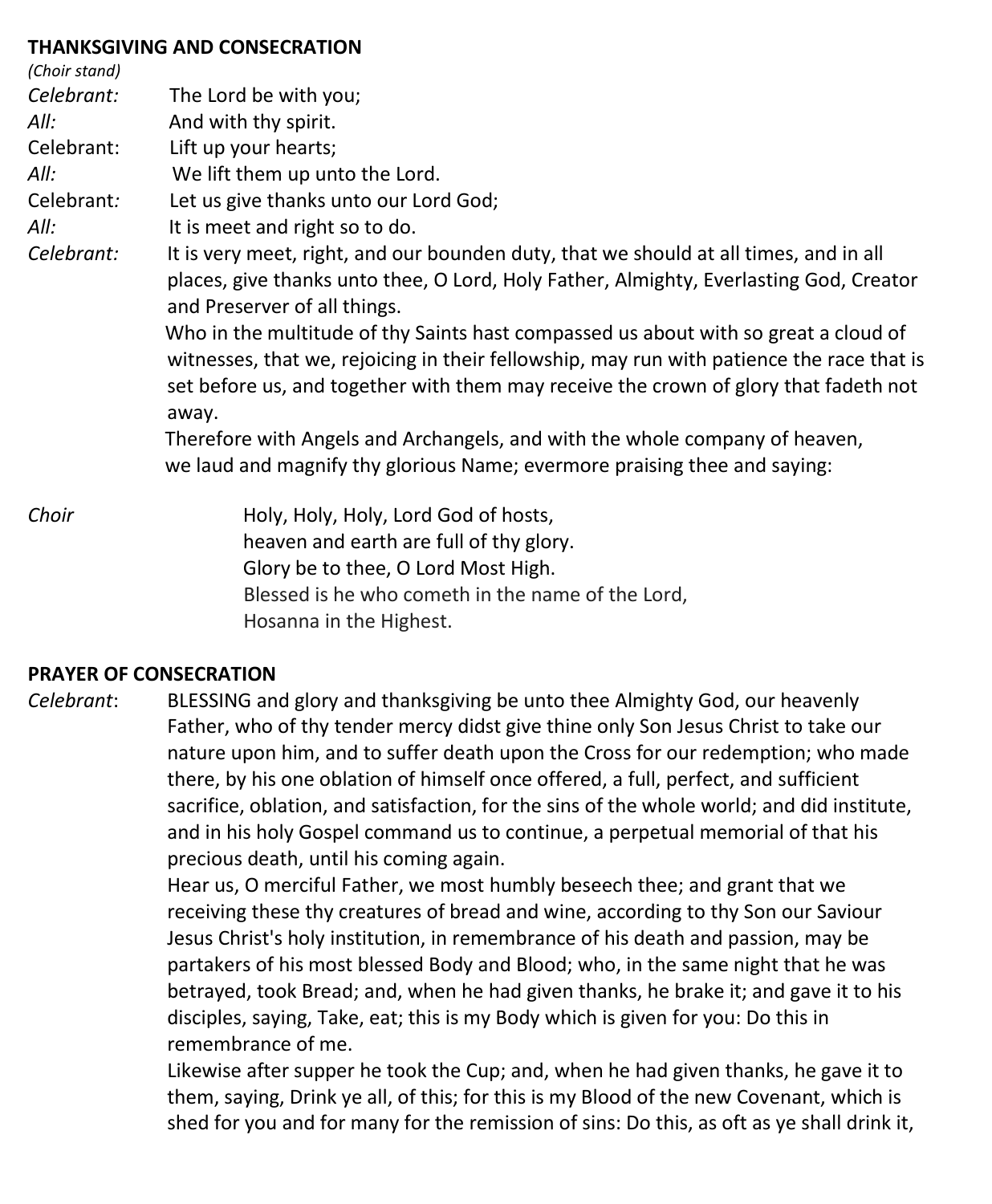in remembrance of me.

 Wherefore, O Father, Lord of heaven and earth, we thy humble servants, with all thy holy Church, remembering the precious death of thy beloved Son, his mighty resurrection, and glorious ascension, and looking for his coming again in glory, do make before thee, in this sacrament of the holy Bread of eternal life and the Cup of everlasting salvation, the memorial which he hath commanded; And we entirely desire thy fatherly goodness mercifully to accept this our sacrifice of praise and thanksgiving, most humbly beseeching thee to grant, that by the merits and death of thy Son Jesus Christ, and through faith in his blood, we and all thy whole Church may obtain remission of our sins, and all other benefits of his passion; And we pray that by the power of thy Holy Spirit, all we who are partakers of this holy Communion may be fulfilled with thy grace and heavenly benediction; through Jesus Christ our Lord, by whom and with whom, in the unity of the Holy Spirit, all honour and glory be unto thee, O Father Almighty, world without end.

*All:* **Amen.**

*Celebrant:* The peace of the Lord be always with you;

*All:* **And with thy Spirit.**

- *All:* **We do not presume to come to this thy Table, O merciful Lord, Trusting in our own righteousness, But in thy manifold and great mercies. We are not worthy So much as to gather up the crumbs under thy Table. But thou art the same Lord, Whose property is always to have mercy: Grant us therefore, gracious Lord, So to eat the Flesh of thy dear Son Jesus Christ, And to drink his Blood, That our sinful bodies May be made clean by his Body, And our souls washed through his most precious Blood, And that we may evermore dwell in him, And he in us. Amen.**
- **Choir Agnus Dei**

### *During Communion:*

*Please remain in your seat and the sacrament will be brought to you in one kind (bread). Please keep your face mask on while you hear the words of administration or blessing. If you do not wish to receive the sacrament, please fold your arms across your chest. Once the communion administrator is beyond your 2m physical distance you may remove your face mask to consume the sacrament.*

*Prayer During Reception:* (for people participating online with spiritual communion) Jesus, I believe that you are present with us in the sacrament of bread and wine. I love you and I desire your presence afresh in my life. Since I cannot now receive the bread and wine of the altar, *Come spiritually into my heart. I embrace you and unite myself to you; never let me be separated from you.*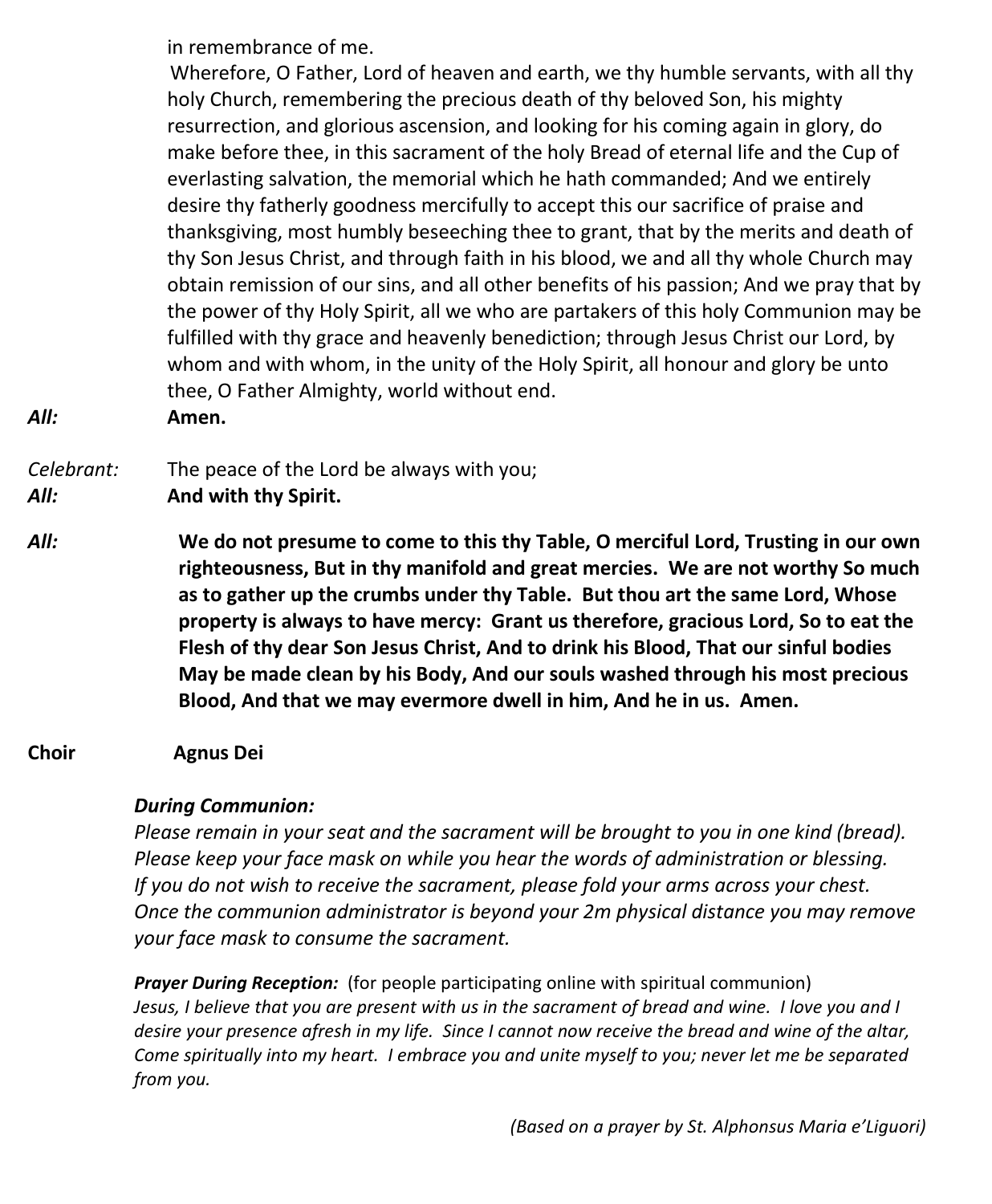#### **PRAYERS AFTER COMMUNION**

*Singers remain standing*

*Celebrant:* Let us pray.

**OUR Father who art in heaven, hallowed be thy name, thy kingdom come, thy will be done, on earth as it is in heaven. Give us this day our daily bread; and forgive us our trespasses, as we forgive them that trespass against us; and lead us not into temptation, but deliver us from evil. For thine is the kingdom, the power, and the glory, for ever and ever. Amen.**

- *Celebrant:* Almighty and everliving God, we most heartily thank thee that thou dost graciously feed us, in these holy mysteries, with the spiritual food of the most precious body and blood of thy Son our saviour Jesus Christ; assuring us thereby of thy favour and goodness towards us; and that we are living members of his mystical body, which is the blessed company of all faithful people; and are also heirs through hope of thy everlasting kingdom.
- *All:* **And here we offer and present unto thee, O Lord, ourselves, our souls and bodies, to be a reasonable, holy, and living sacrifice unto thee. And although we are unworthy, yet we beseech thee to accept this our bounden duty and service, not weighing our merits, but pardoning our offences; through Jesus Christ our Lord, to whom, with thee and the Holy Ghost, be all honour and glory, world without end. Amen.**
- **Blessing**
- **Postlude Praeludium in D Postlude Praeludium in D Dietrich Buxtehude**

*If you have any questions about your registration at a Sunday Service, please contact Thomas Littlewood at [reservations.stjohnselora@gmail.com](mailto:reservations.stjohnselora@gmail.com)*

*The flowers are given to the glory of God.*

*Contact Elaine Dightam if you would like to give flowers in memory of loved ones who have died, or in thanksgiving for an anniversary, birthday or event. You can contact Elaine at 519-843-5091*

| Barbara Dunsmore, Colleen Murray                                          |
|---------------------------------------------------------------------------|
| Ken Reid                                                                  |
| Pam Gradwell, Wendy Donohue                                               |
| Nancy Knudstrup, Jane Rajantie                                            |
| Lesley Bouza, Kate Wright, Emily Petrenko, Christina Stelmacovich, Jerome |
| Chang, Lanny Fleming, Michael Cressman, Alan Macdonald                    |
| Tez Darnell, Rod Murray                                                   |
| Patricia Reimer, David Campbell                                           |
|                                                                           |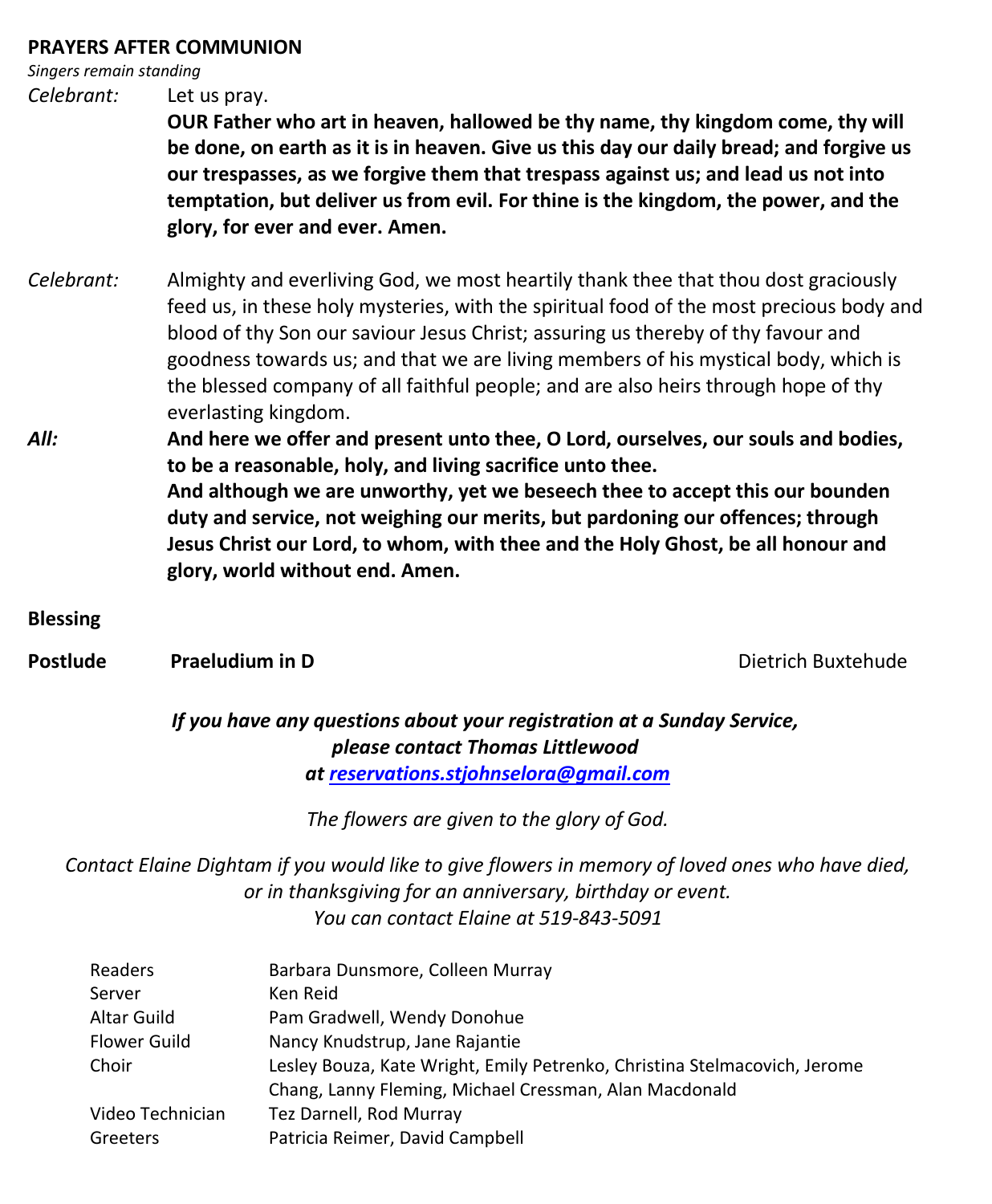## **Announcements for November 21, 2021**

#### **Welcome Back**

Welcome back to church "in-person". Please keep a physical distance from people not in your household. Face masks are required at all time indoors, and when you cannot keep a physical distance of 2m outdoors.

For the purposes of screening and contact tracing it is important that you register each week online before Saturday at 6pm, or if you do not have a computer, please call the office before Friday. If you have any questions about your registration you can contact Thomas Littlewood at [reservations.stjohnselora@gmail.com](mailto:reservations.stjohnselora@gmail.com)

### **Pastoral Care**

If you know of someone in need of pastoral care, please contact a member of the clergy directly.

### **Keeping in Touch**

Each week copies of the Order of Service and Sermon Text notes are mailed or hand delivered to a group of people who do not have access to a computer and may not be able to attend in-person services because of health restrictions. If you know of someone who needs to be included on this list please contact Susan Edwards through the office at 519-846-5911.

### **Church Calendars**

Canadian Church Calendars for \$5.00 and Anglican Church Calendars for \$10.00 are available at the back of the church and in the Parish Centre. Place your money in the "Offering Box" at either entrance to the church.

### **New Sexton and Caretaker:**

The Wardens are pleased that Garry Cantlon is our new Sexton and Caretaker at St. John's. Garry started this week and he is delighted to be on the St. John's team to help look after caring for our buildings and property. If you see Garry on the property please introduce yourself and offer to assist. If you need to contact Garry about anything connected to caring for our buildings you can reach him at 519-846-5911 or by email at [sexton.stjohnselora@gmail.com.](mailto:sexton.stjohnselora@gmail.com)

### **Christmas Puddings**

There are a few puddings that were ordered and still need to be picked up, and there are a few still for sale. You can pick your order up TODAY or on Wednesday morning. Please contact Pam Gradwell if you have any questions.

### **Craig Love's Ordination**

On Tuesday the Bishop of Huron will ordain Craig Love to as a Deacon in the church at the Cathedral Church of St. Paul in London Ontario. Craig and Melanie and their three children were at St. John's and Christ Church Drayton for a number of years while Craig was a student at Wycliffe College. We uphold Craig in our prayers and we wish him all the best as he begins this new chapter in his life.